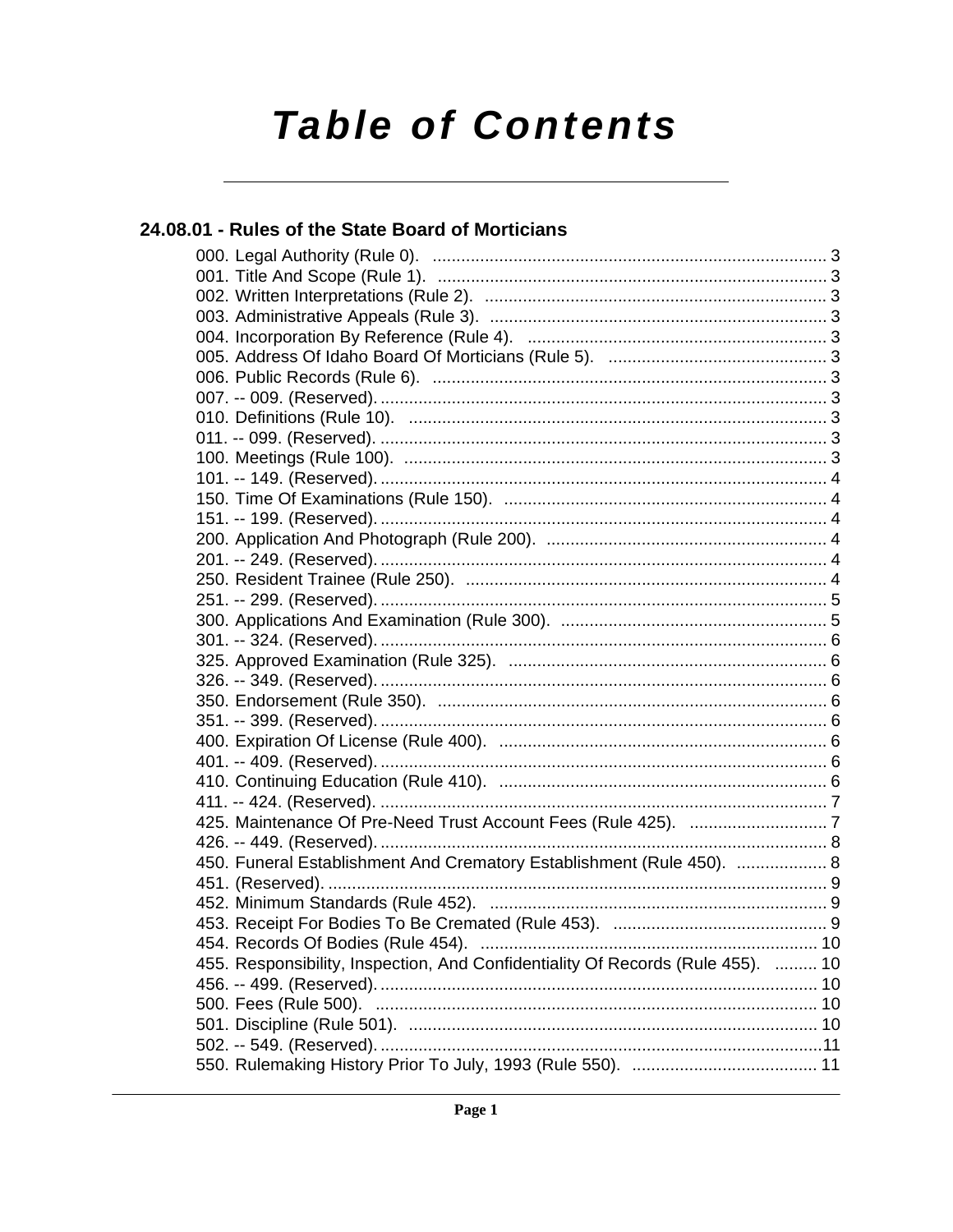Table of Contents (cont'd)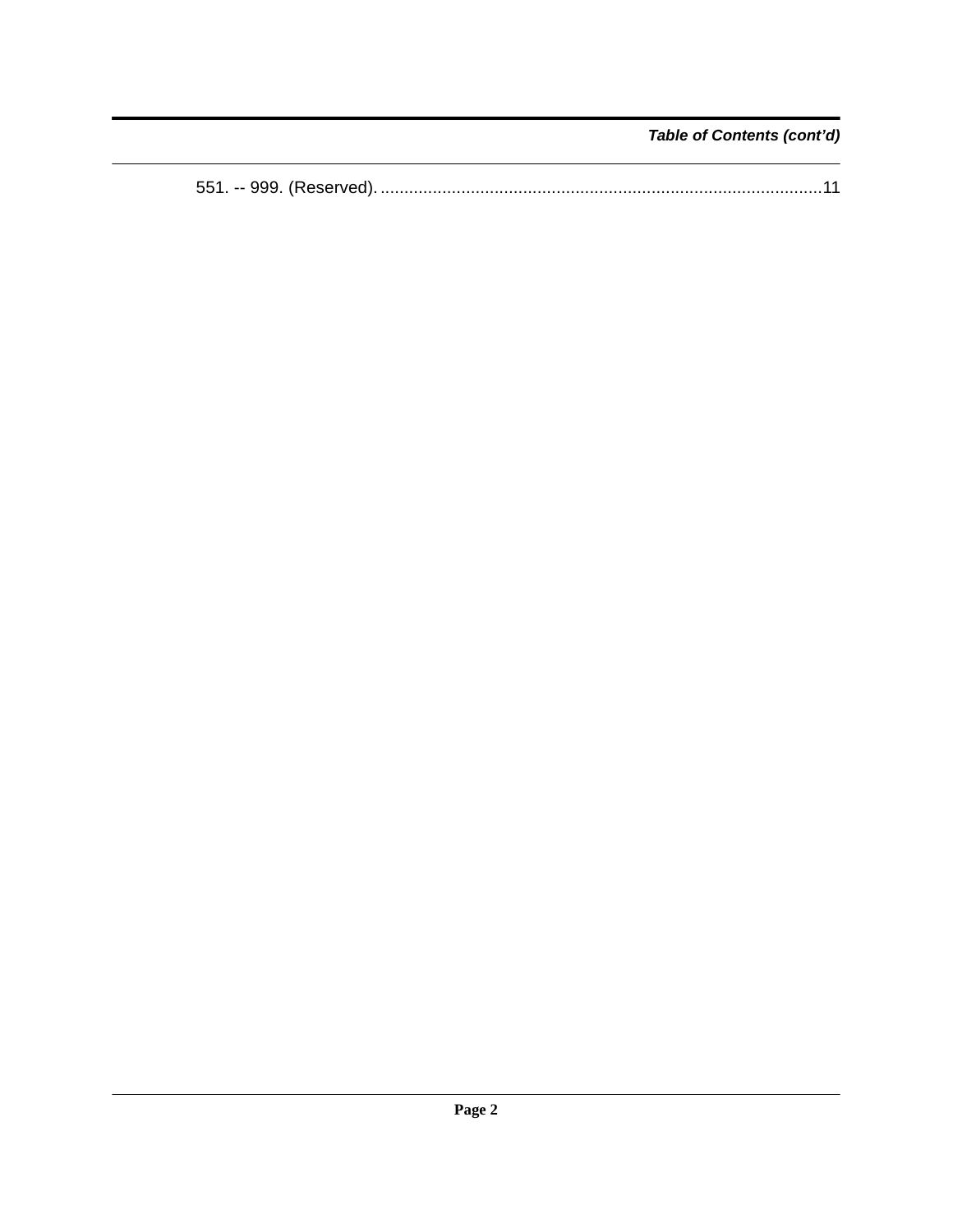#### **IDAPA 24 TITLE 08 CHAPTER 01**

#### **24.08.01 - RULES OF THE STATE BOARD OF MORTICIANS**

#### <span id="page-2-1"></span><span id="page-2-0"></span>**000. LEGAL AUTHORITY (RULE 0).**

The following rules have been adopted by the Idaho State Board of Morticians and the Chief, Bureau of Occupational Licenses in accordance with the provisions of Section 54-1106 and 54-1107, Idaho Code. (7-1-93)

#### <span id="page-2-2"></span>**001. TITLE AND SCOPE (RULE 1).**

These rules shall be cited as IDAPA 24.08.01, "Rules of the State Board of Morticians." (7-1-93)

#### <span id="page-2-3"></span>**002. WRITTEN INTERPRETATIONS (RULE 2).**

The board may have written statements that pertain to the interpretation of the rules of this chapter. Such interpretations, if any, are available for public inspection and copying at cost in the main office of the Bureau of Occupational Licenses. (3-13-02) Occupational Licenses.

#### <span id="page-2-4"></span>**003. ADMINISTRATIVE APPEALS (RULE 3).**

Administrative appeals shall be governed by the Administrative Procedure Act, Title 67, Chapter 52, Idaho Code. (3-13-02)

#### <span id="page-2-5"></span>**004. INCORPORATION BY REFERENCE (RULE 4).**

These rules do not incorporate by reference any document other than those sections of Idaho Code so referenced. (3-13-02)

#### <span id="page-2-6"></span>**005. ADDRESS OF IDAHO BOARD OF MORTICIANS (RULE 5).**

[The office of the Board of Morticians is located within the Bureau of Occupational Licenses, Owyhee Plaza, 1109](mailto:mor@ibol.idaho.gov)  Main Street, Suite 220, Boise, Idaho 83702-5642. The phone number of the Board is (208) 334-3233. The Board's FAX number is (208) 334-3945. The Board's e-mail address is mor@ibol.idaho.gov. The Board's official web site [can be found at](mailto:mor@ibol.idaho.gov) [http://www.ibol.idaho.gov. \(3-29-10\)](http://www.ibol.idaho.gov)

#### <span id="page-2-7"></span>**006. PUBLIC RECORDS (RULE 6).**

The records associated with the Board of Morticians are subject to the provisions of the Idaho Public Records Act. Title 9, Chapter 3, Idaho Code. (3-13-02)

#### <span id="page-2-8"></span>**007. -- 009. (RESERVED).**

#### <span id="page-2-9"></span>**010. DEFINITIONS (RULE 10).**

<span id="page-2-12"></span>**01. Board**. The State Board of Morticians as prescribed in Section 54-1102, Idaho Code. (7-1-93)

**02. Bureau**. The Bureau of Occupational Licenses as prescribed in Sections 54-1106 and 67-2602, Idaho Code. (3-13-02)

**03. Funeral Establishment**. Funeral Establishment means a place of business at a specific street address or location devoted to the embalming and care and preparation for burial or disposal of dead human bodies including all portions of such business premises and all tools, instruments and supplies used in the preparation and embalming of dead human bodies for burial or disposal, and including any chapel or other facility in which funeral or other religious services may be conducted. (4-11-06)

**04. Resident Trainee**. The term "Resident Trainee" is defined as a person who is engaged in preparing to become licensed as a mortician or funeral director, and who practices under the direct and immediate personal supervision of a licensed mortician. (4-11-06)

#### <span id="page-2-10"></span>**011. -- 099. (RESERVED).**

#### <span id="page-2-13"></span><span id="page-2-11"></span>**100. MEETINGS (RULE 100).**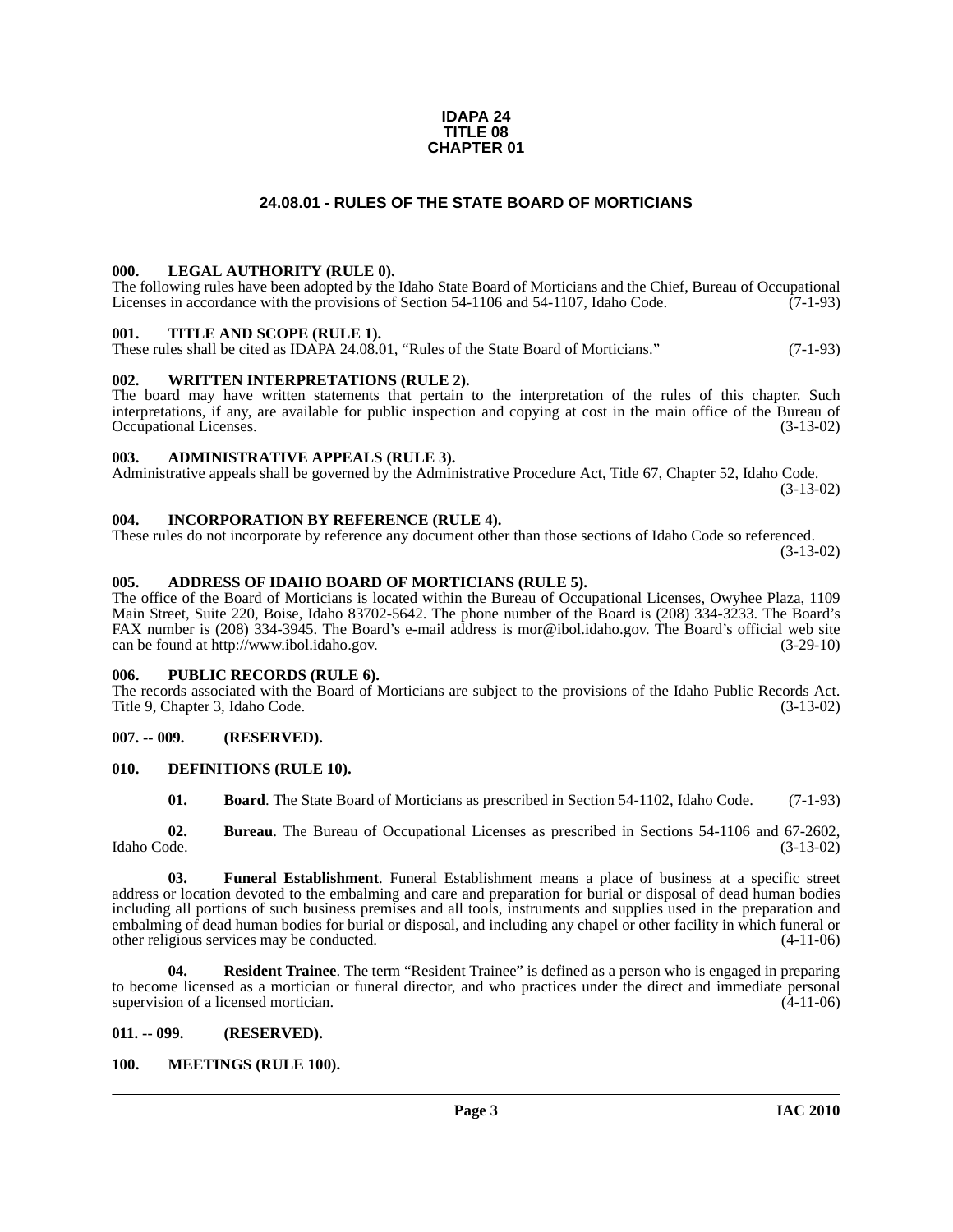The board shall hold meetings no less than annually at such times and places as determined by the board. The annual election of chairman will be held during the first meeting of each fiscal year. The chairman of the board shall preside at all meetings, appoint all committees, and perform all the functions incidental to the office of chairman. (4-11-06)

### <span id="page-3-0"></span>**101. -- 149. (RESERVED).**

#### <span id="page-3-11"></span><span id="page-3-1"></span>**150. TIME OF EXAMINATIONS (RULE 150).**

Examinations will be held no less than semi-annually at such times or places as the Board may determine. (4-11-06)

#### <span id="page-3-2"></span>**151. -- 199. (RESERVED).**

#### <span id="page-3-6"></span><span id="page-3-3"></span>**200. APPLICATION AND PHOTOGRAPH (RULE 200).**

Application must be postmarked sixty (60) days prior to the date of examination, and must be accompanied by an unmounted passport photograph of the applicant, taken within three (3) months preceding the date of application.

(3-13-02)

#### <span id="page-3-4"></span>**201. -- 249. (RESERVED).**

#### <span id="page-3-8"></span><span id="page-3-5"></span>**250. RESIDENT TRAINEE (RULE 250).**

**01. Definition**. The term "Resident Trainee" as herein used is a person who is engaged in learning the practice of embalming and/or the profession of mortuary arts and sciences. Training shall be understood to mean diligent attention to the subject matter in the course of regular and full-time paid employment. Full-time employment shall mean a minimum of thirty-six (36) hours per week for fifty (50) weeks per year within the mortuary where the sponsoring resident mortician is practicing. It shall be further required that at least three-fourths (3/4) of the training period consists of a sponsoring licensed mortician instructing and demonstrating practices and procedures to increase knowledge of the service performed by a mortician or a funeral director as defined in Chapter 11, Title 54, Idaho Code. A Resident Trainee shall not sign a death certificate as provided under Idaho law. For the balance of the required hours it would be the responsibility of the sponsoring mortician, or his licensed appointee, to be immediately available for consultation with the trainee. All training must be served in the state of Idaho. (4-11-06)

<span id="page-3-10"></span>**02. Sponsoring Mortician**. A practicing mortician within the state of Idaho who is duly registered as such with the Bureau and assumes responsibility for the proper supervision and instruction of a "Resident Trainee."  $(4-11-06)$ 

<span id="page-3-7"></span>**03. Eligibility to Be Licensed**. No person shall be eligible to be licensed as a "Resident Trainee" who has practiced as a resident trainee or apprentice for a total cumulative period of more than two (2) years in the state of Idaho. For purposes of accounting for total cumulative training as a "Resident Trainee" the sponsoring mortician is required to notify the bureau at the beginning and termination of the training period. When a "Resident Trainee" has completed training, qualification for licensure as a licensed "Mortician" or "Funeral Director must be completed within the following three (3) year period or said trainee must show good reason for further delay.  $(4-11-06)$ 

<span id="page-3-9"></span>

| 04.       | <b>Resident Trainee Applicants to Qualify.</b> | $(7-1-93)$ |
|-----------|------------------------------------------------|------------|
| а.        | Must be a least eighteen (18) years of age.    | $(7-1-93)$ |
| <b>b.</b> | Must be of good moral character.               | $(7-1-93)$ |

**c.** Must have graduated from an accredited high school or have received an equivalent education as ed by the standards set and established by the state board of education. (7-1-93) determined by the standards set and established by the state board of education.

**d.** A photo as specified in Section 200 above. (3-13-02)

**e.** The effective date of the resident training shall be determined by the board at its next meeting. In no case shall it be prior to the date the application, together with the required fees, are received in the office of the Bureau. (4-11-06)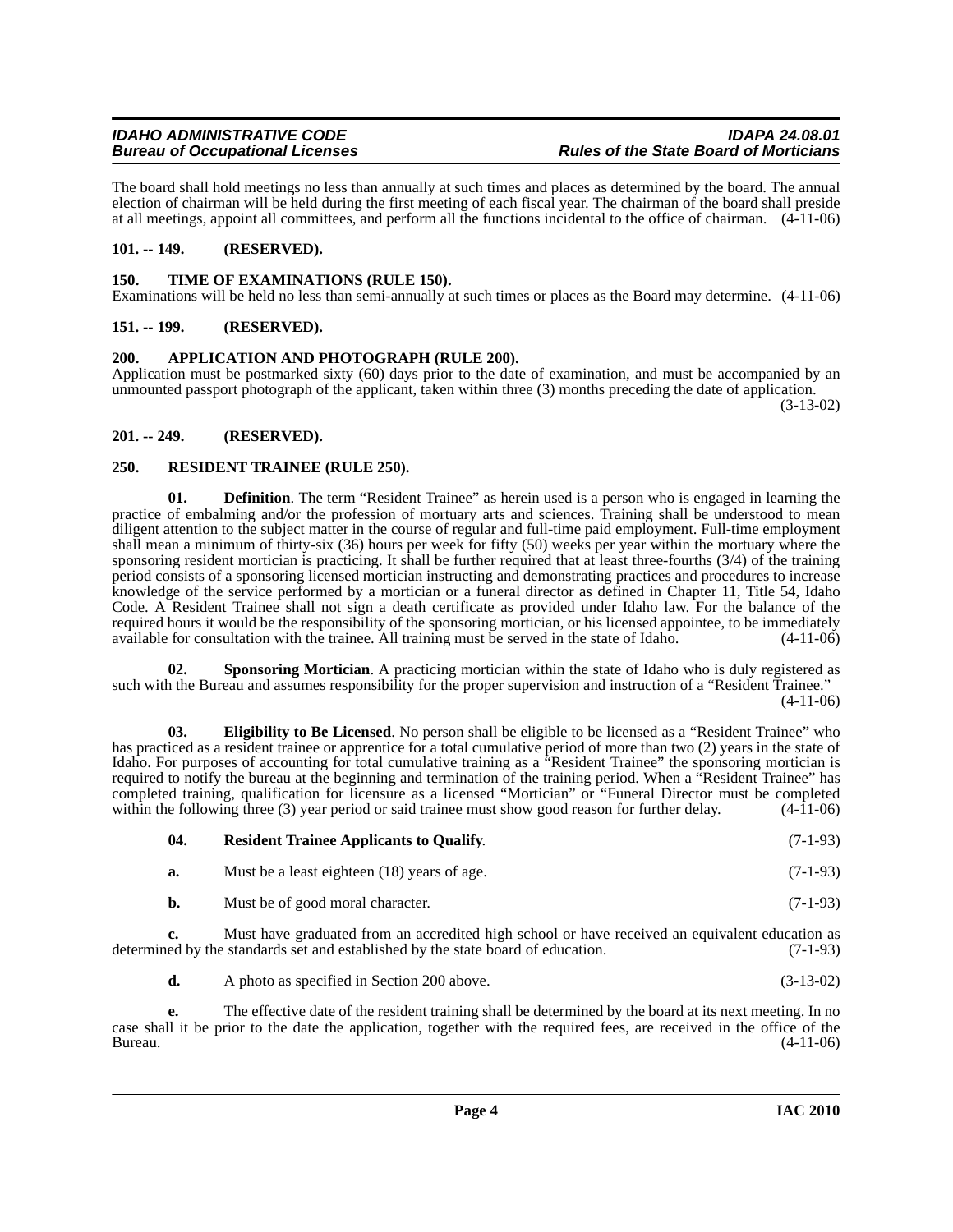**f.** Resident training must be served under the direction of a qualified full time resident mortician and practicing in Idaho. (4-11-06) licensed and practicing in Idaho.

**g.** Applicants pursuing a mortician license must complete resident training affidavits showing time served, the number of bodies embalmed.  $(4-11-06)$ 

**h.** Applicants pursuing a funeral director license must complete resident training affidavits of conducting and/or providing assistance in twenty-five (25) funerals under supervision. (4-11-06)

<span id="page-4-6"></span>**05. Interruption in Training**. An interruption in training of sixty (60) days or more constitutes on of training. (7-1-93) termination of training.

#### <span id="page-4-0"></span>**251. -- 299. (RESERVED).**

#### <span id="page-4-3"></span><span id="page-4-1"></span>**300. APPLICATIONS AND EXAMINATION (RULE 300).**

In order to be admitted to the examination, the applicant must submit a completed application on forms provided by the bureau and provide all requested documentation including proof of having completed the training period as prescribed by law and these rules, and meet the specific requirements for license as set forth in Section 54-1109 of the Idaho Code as follows: (4-11-06)

<span id="page-4-2"></span>**01.** Age. Applicant must have attained the age of twenty-one (21) years by the time of examination. (7-1-93)

<span id="page-4-8"></span><span id="page-4-7"></span>**02. Moral Character**. Must be of good moral character. (7-1-93)

**03. Mortician Educational Requirements**. Applicants for a mortician license must have completed and received credit for at least sixty (60) semester hours or ninety (90) quarter hours instruction in a duly accredited college or university and has obtained at least a C grade average for all courses of instruction; provided, however, at least three-fourths (3/4) of all such credits must be for courses in fields of liberal arts, business or science directly relating to the knowledge required to successfully compete in the field of mortuary science. In questionable cases the decision of the board shall be final. These requirements shall be in addition to and not considered a part of the completion of and graduation from a mortuary college accredited by the American Board of Funeral Service Education that includes an embalming course of study. (4-11-06)

<span id="page-4-5"></span>**04. Funeral Director Educational Requirements**. Applicants for a funeral director license must have completed and received at least sixty (60) semester hours' or ninety (90) quarter-hours' instruction from a duly accredited college or university and has obtained at least a C grade average for all courses of instruction; provided, however, at least three-fourths (3/4) of all such credits must be for courses in the fields of liberal arts, business or science as defined and specified by the board. These requirements shall be in addition to completion of at least fifteen (15) semester credit hours or the equivalent from a mortuary college accredited by the American board of funeral service education, inc., or such credits as are otherwise approved by the board, with course of study to include business law, psychology, sociology, funeral service counseling, funeral service management and other classes that relate to conducting funeral business. (4-11-06)

<span id="page-4-9"></span><span id="page-4-4"></span>**05. Photo**. A photo as specified in Section 200 of these rules. (4-11-06)

**06. Completion of One Year as a Resident Trainee**. Must have served one (1) year as required by statute as a resident trainee and receive certification from a sponsoring mortician in Idaho. (4-11-06)

**a.** Trainees pursuing licensure as a mortician must document having assisted in embalming at least twenty-five (25) dead human bodies and assisted in making at least twenty-five ( $\overline{25}$ ) funeral arrangements and in conducting at least twenty-five (25) funerals under the supervision of a sponsoring mortician. (5-8-09)

**b.** Applicants pursuing licensure as a funeral director must document having assisted in making at least twenty-five  $(25)$  funeral arrangements and in conducting twenty-five  $(25)$  funerals under the supervision of a sponsoring mortician. sponsoring mortician.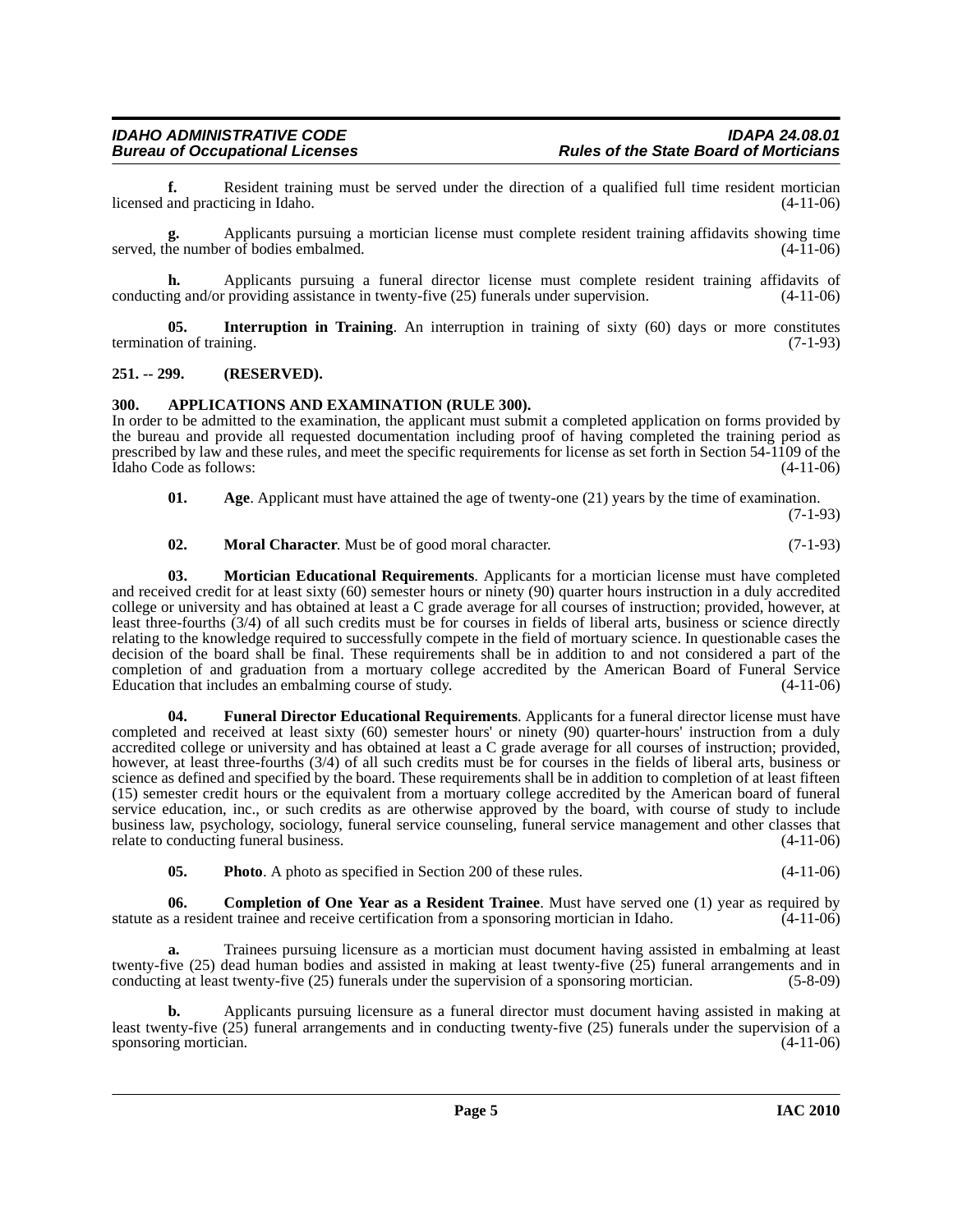#### <span id="page-5-0"></span>**301. -- 324. (RESERVED).**

#### <span id="page-5-8"></span><span id="page-5-1"></span>**325. APPROVED EXAMINATION (RULE 325).**

Applicants for licensure shall successfully pass the examinations set forth below. (3-16-04)

<span id="page-5-15"></span>**01. Mortician Examination**. The Mortician examination shall consist of: (3-16-04)

**a.** All sections of the International Conference of Funeral Service Examining Board's National Board Examination; and (3-16-04) (3-16-04)

**b.** The examination of the laws and rules of the state of Idaho relating to the care, disinfection, preservation, burial, transportation, or other final disposition of human remains; and (3-16-04)

**c.** The examination of the rules of the Department of Health and Welfare relating to infectious diseases and quarantine. (3-16-04)

<span id="page-5-13"></span>**02. Funeral Director**. The funeral director examination shall consist of: (3-16-04)

**a.** The Arts section of the State Based Examination conducted by the International Conference of Funeral Service Examination Board; and (4-2-08)

**b.** The examination of the laws and rules of the state of Idaho relating to the care, disinfection, tion, burial, transportation, or other final disposition of human remains; and (3-16-04) preservation, burial, transportation, or other final disposition of human remains; and (3-16-04)

**c.** The examination of the rules of the Idaho Department of Health and Welfare relating to infectious and quarantine. (3-16-04) diseases and quarantine.

<span id="page-5-14"></span>**03. Grading**. The required average grade to pass the examination is seventy-five percent (75%). Provided further, that where the applicant has a score of less than seventy percent (70%) in one (1) or more subjects, such applicant shall not be passed, notwithstanding that his average mark may be higher than seventy-five percent (75%), however, should the applicant apply for reexamination he may, by board approval, be required to retake only that portion of the examination which he failed in previous examination. (3-16-04)

#### <span id="page-5-2"></span>**326. -- 349. (RESERVED).**

#### <span id="page-5-11"></span><span id="page-5-3"></span>**350. ENDORSEMENT (RULE 350).**

Refer to Section 54-1109(3) and (4), Idaho Code. (3-16-04)

#### <span id="page-5-4"></span>**351. -- 399. (RESERVED).**

#### <span id="page-5-12"></span><span id="page-5-5"></span>**400. EXPIRATION OF LICENSE (RULE 400).**

All licenses shall expire each year and will be cancelled if not renewed by payment of the required fee before the birthdate of the license holder. There will be no grace period. (3-16-04)

#### <span id="page-5-6"></span>**401. -- 409. (RESERVED).**

#### <span id="page-5-9"></span><span id="page-5-7"></span>**410. CONTINUING EDUCATION (RULE 410).**

In order to protect the public health and safety and promote the public welfare, the Board has adopted the following rules for continuing education. (3-29-10) rules for continuing education.

<span id="page-5-10"></span>**01. Continuing Education (CE) Requirement**. Each Idaho licensed mortician and funeral director must successfully complete a minimum of eight (8) hours of continuing education annually for license renewal. (3-29-10)

**a.** Beginning July 1, 2011, each licensee must certify on their renewal application form that compliance with the annual CE requirements has been met during the previous twelve (12) months. The Board may conduct such continuing education audits and require verification of attendance as deemed necessary to ensure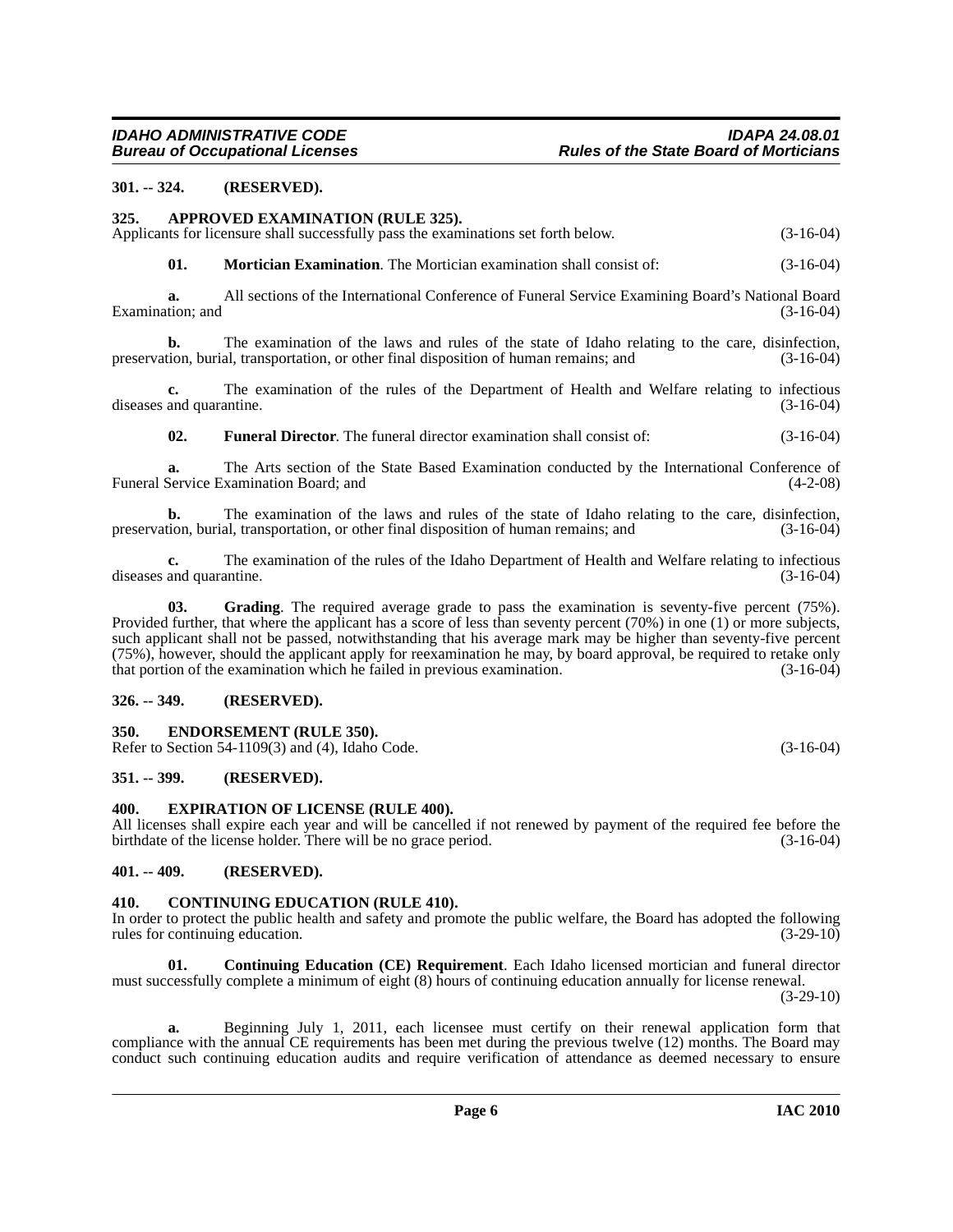#### *IDAHO ADMINISTRATIVE CODE IDAPA 24.08.01 Rules of the State Board of Morticians*

compliance with the CE requirements. (3-29-10)

**b.** A licensee is considered to have satisfied the CE requirements for the first renewal of the initial  $l$  (3-29-10)  $(3-29-10)$ 

**c.** After July 1, 2011, and prior to reinstatement of a license lapsed, canceled, or otherwise nonrenewed for less than five (5) years, the applicant must provide proof of attendance of eight (8) hours of continuing education for the previous twelve (12) months. A license that has lapsed, been canceled, or otherwise not renewed for more than five (5) years may be reinstated in accordance with Section 67-2614, Idaho Code. (3-29-10)

<span id="page-6-2"></span>**02. Credit**. Continuing education credit will only be given for actual time in attendance or for the time spent participating in the educational activity. One (1) hour of continuing education is equal to sixty (60) minutes. Courses taken by correspondence or by computer on-line may be approved for continuing education if the courses require an exam or other proof of successful completion. Only four (4) hours of the required continuing education may be from correspondence, computer on-line, or self-study in each renewal period. The remaining hours must be in an interactive setting that provides the opportunity for participants to communicate directly with the instructor. Each licensee must maintain proof of attendance or successful completion documentation of all continuing education courses for a period of three (3) years. (3-29-10)

**a.** A licensee may carryover a maximum of eight (8) hours of continuing education to meet the next year's continuing education requirement. Only four (4) hours may be carried over from correspondence, computer on-<br>(3-29-10) line, or self-study.

<span id="page-6-5"></span>**03. Providers/Sponsors/Subjects of Continuing Education**. The continuing education must be provided by a college or university, a national or state association, trade group, or other person or entity approved by the Board and must be germane to the license held. Continuing education may include, but shall not be limited to, the following subject areas:  $(3-29-10)$ 

**a.** Public Health and Technical. This includes, but is not limited to, embalming, restorative art, after care, organ procurement, sanitation, and infection control. (3-29-10)

**b.** Business Management. This includes, but is not limited to, computer application, marketing, personnel management, accounting, or comparable subjects. (3-29-10)

**c.** Social Science. This includes, but is not limited to, communication skills (both written and oral), sociological factors, counseling, grief psychology, funeral customs, or comparable subjects. (3-29-10)

**d.** Legal, Ethical, Regulatory. This includes, but is not limited to, OSHA (Occupational Safety and Health Association), FTC (Federal Trade Commission), ethical issues, legal interpretations, or comparable subjects.  $(3-29-10)$ 

<span id="page-6-7"></span>**04. Verification of Attendance**. Each licensee must maintain verification of attendance by securing authorized signatures or other documentation from the course instructors or sponsoring institution substantiating any and all hours attended by the licensee. (3-29-10) and all hours attended by the licensee.

<span id="page-6-3"></span>**05. Failure to Fulfill the Continuing Education Requirements**. The license will not be renewed for a licensee who fails to certify compliance with CE requirements. A licensee who makes a false attestation regarding compliance with the CE requirements is subject to disciplinary action by the Board. (3-29-10)

<span id="page-6-6"></span>**06. Special Exemption**. The Board has authority to make exceptions for reasons of individual hardship, including health, when certified by a medical doctor, or other good cause. Each licensee must provide any information requested by the Board to assist in substantiating hardship cases. This exemption is granted at the sole discretion of the Board. Request for special exemption must be made prior to licensure renewal. (3-29-10)

#### <span id="page-6-0"></span>**411. -- 424. (RESERVED).**

#### <span id="page-6-4"></span><span id="page-6-1"></span>**425. MAINTENANCE OF PRE-NEED TRUST ACCOUNT FEES (RULE 425).**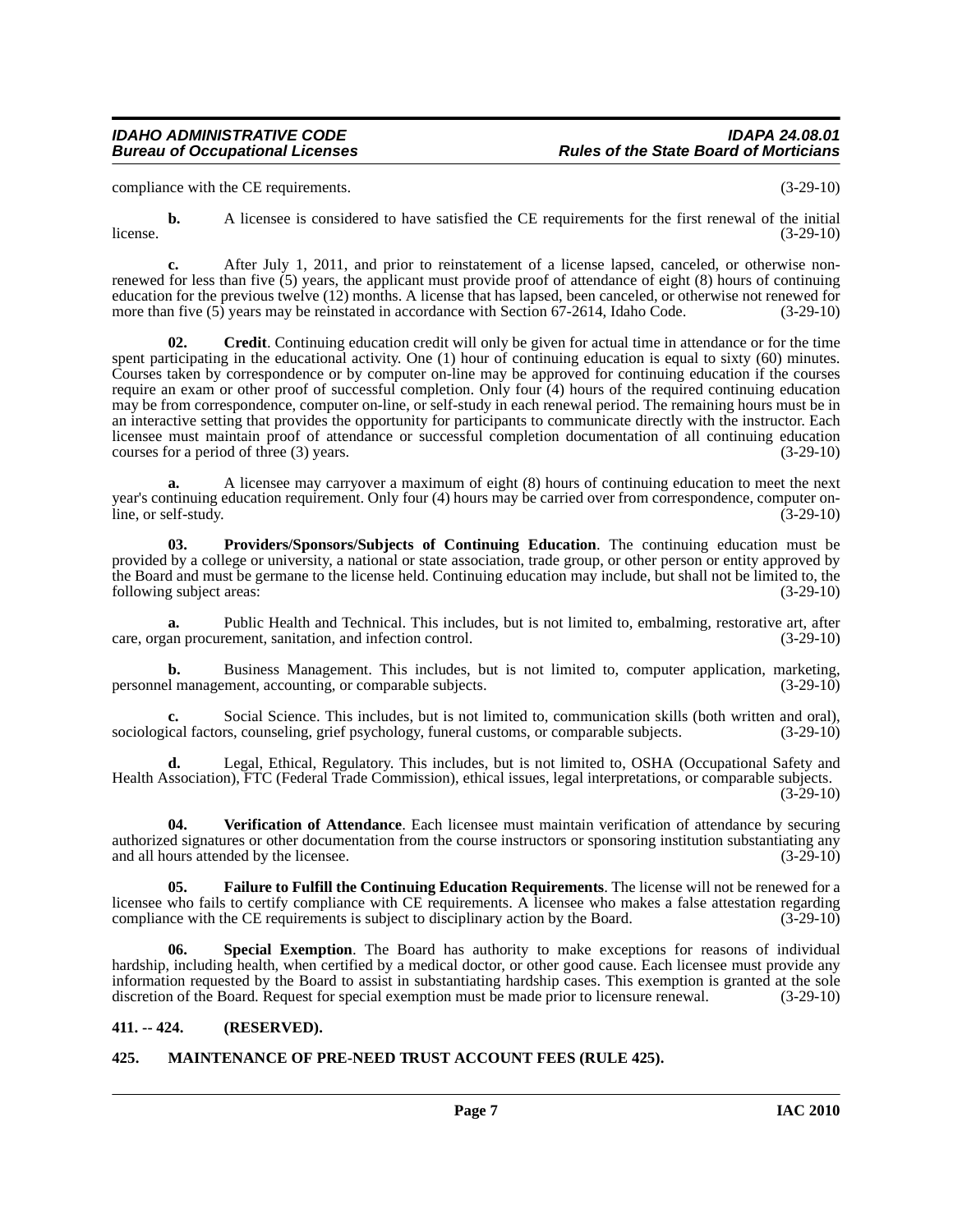Maintenance of pre-need trust accounts fee. Pursuant to Section 54-1134 D, Idaho Code, a fee not to exceed ten percent (10%) of the annual earned interest income may be charged for maintenance of pre-need trust accounts.

(4-11-06)

#### <span id="page-7-0"></span>**426. -- 449. (RESERVED).**

### <span id="page-7-6"></span><span id="page-7-1"></span>**450. FUNERAL ESTABLISHMENT AND CREMATORY ESTABLISHMENT (RULE 450).**

All applicants for establishment license shall submit a completed application on a form approved by the Board. All newly licensed establishments and all branch or satellite facilities must meet the same requirements for licensure. (4-2-08)

**01.** Contents of Application. Each applicant for a license to operate a funeral establishment or y establishment in Idaho shall document the following: (4-2-08) crematory establishment in Idaho shall document the following:

<span id="page-7-3"></span>

| а.            | Name and address of owner whether individual or entity; and | $(4-2-08)$ |
|---------------|-------------------------------------------------------------|------------|
| b.            | Notarized signature of applicant or authorized agent; and   | $(4-2-08)$ |
| $c_{\bullet}$ | Name and license number of responsible licensee; and        | $(4-2-08)$ |

<span id="page-7-2"></span>**d.** Other such information as the board may require. (4-2-08)

**02. Change in Ownership or Location**. Any change in the ownership or location of a funeral establishment shall constitute a new funeral establishment for the purposes of licensure. (7-1-93)

**03. Funeral Establishment**. All funeral establishments shall be required to provide each of the following: (4-2-08)

<span id="page-7-5"></span>**a.** An operating room and necessary equipment for embalming;  $(4-2-08)$ 

**b.** A selection room for caskets and merchandise which may include video, catalogs, and electronic 1 of caskets and merchandise; (4-2-08) depiction of caskets and merchandise;

- **c.** A chapel where funeral or other religious ceremonies may be held; and  $(4-2-08)$
- <span id="page-7-7"></span>**d.** A room for viewing and visitation. (4-2-08)

**04.** Funeral Firm. Every funeral firm in the state of Idaho and/or licensee thereof shall give or cause to be given to the person or persons making funeral arrangements or arranging for the disposition of the dead human body at the time of said arrangements and prior to rendering that service or providing that merchandise, a written statement showing to the extent then known the following: (7-1-93)

**a.** The price of the service that the person or persons have selected and what is included therein. (7-1-93)

**b.** The prices of each of the supplementary items of service and/or merchandise requested. (7-1-93)

**c.** The amount involved for each of the items for which the firm will advance monies as an accommodation for the family. (7-1-93)

<span id="page-7-4"></span>**d.** The method of payment. (7-1-93)

**e.** If the quoted price includes a basic component of a funeral or a part thereof which is not desired, then a credit thereof should be granted. (7-1-93)

**05. Crematory Establishment**. All crematory establishments shall be required to provide each of the following: (4-2-08)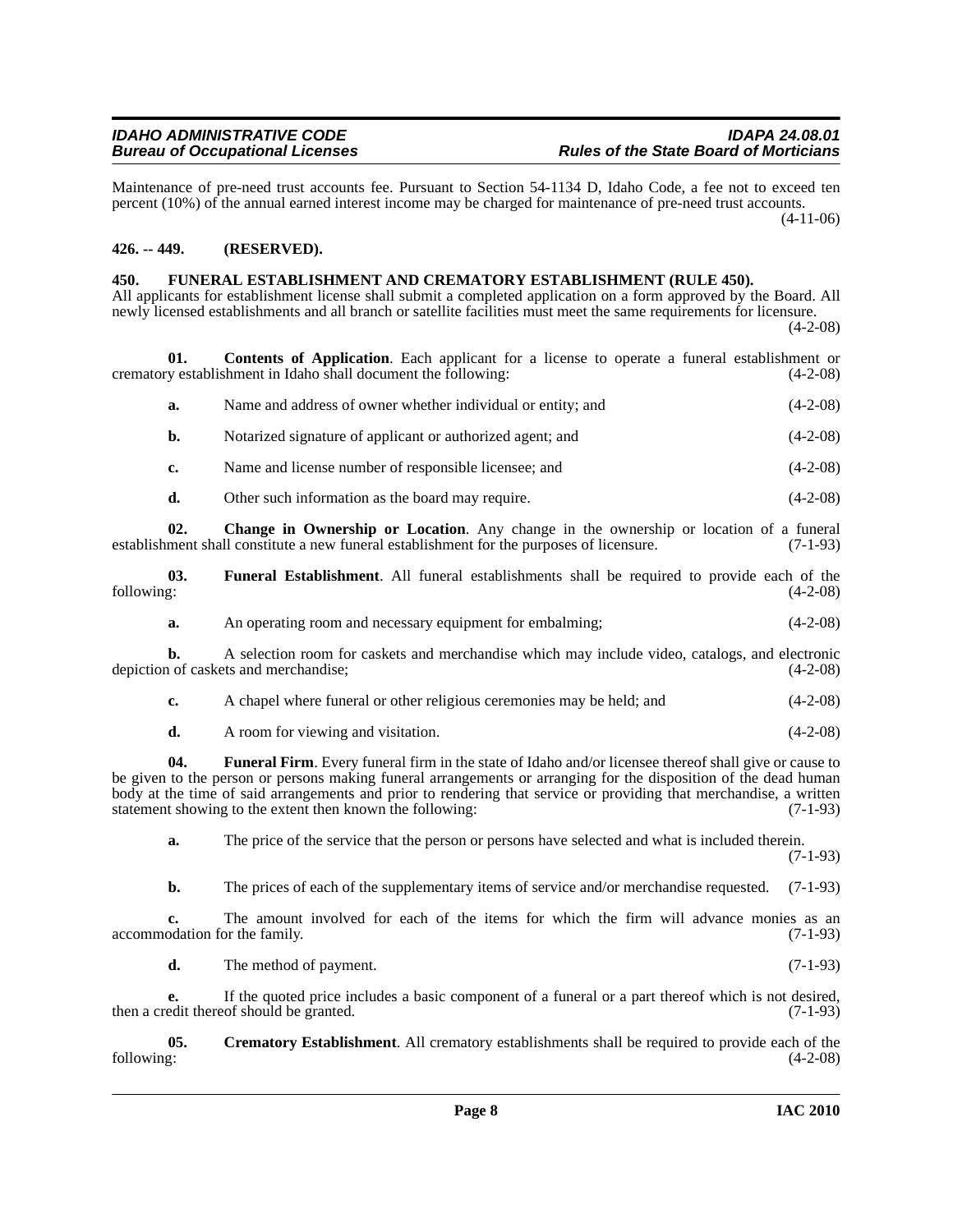**a.** Detailed information regarding each retort, specifically documenting that each retort and accompanying equipment is listed by an approved testing agency as listed in the Uniform Fire Code; and (4-2-08)

**b.** One (1) set of blueprints for the proposed new construction or remodeling where the retort is to be located. The blueprints must be approved by the local building department as being in compliance with applicable building codes and ordinances.

#### <span id="page-8-0"></span>**451. (RESERVED).**

#### <span id="page-8-4"></span><span id="page-8-1"></span>**452. MINIMUM STANDARDS (RULE 452).**

<span id="page-8-8"></span>**01. Reasonable Sanitation and Safety Required**. In the interest of the protection of the public welfare, no license will be issued on an application to operate a funeral establishment or crematory unless it is apparent that the establishment or crematory can and will be operated in a reasonably sanitary and safe manner.

(4-11-06)

<span id="page-8-10"></span>**02. Reduction of Cremated Remains**. No crematory will be licensed or operated unless it is capable of reducing human remains to cremains containing not more than five percent (5%) of the weight of the body immediately after death. (3-16-04)

<span id="page-8-5"></span>**03. Delay Before Cremation**. No dead human body, regardless of cause of death, is to be cremated, nor is actual cremation of such a body to be commenced, unless the county coroner in the county in which the death occurred gives his written authorization to cremate the body. (3-16-04)

**04. Embalming**. If a dead human body is to be held longer than twenty-four (24) hours prior to burial, cremation, or other disposition, the body must be either embalmed or refrigerated at thirty-six degrees Fahrenheit  $(36F)$  or less until buried, cremated, or otherwise disposed of.

<span id="page-8-6"></span><span id="page-8-3"></span>**05. Casket Not Necessary**. It is not necessary for the body to be in a casket for cremation to take place.  $(3-16-04)$ 

**a.** This is not to be construed to mean that the crematory must cremate without a casket; and

(3-16-04)

**b.** It will not prevent the operators from developing their own internal requirements for aesthetic or reasons. (3-16-04) sanitary reasons.

#### <span id="page-8-9"></span><span id="page-8-2"></span>**453. RECEIPT FOR BODIES TO BE CREMATED (RULE 453).**

The following must be performed by the operator of a crematory upon receipt of a human body for cremation: (3-16-04)

**01. Provide a Receipt**. A receipt must be delivered to the licensed mortician or funeral director, his another person who delivers such body to the crematory. (3-16-04) agent, or another person who delivers such body to the crematory.

<span id="page-8-7"></span>

| 02. | <b>Contents of Receipt.</b> The receipt must show:    | $(3-16-04)$ |
|-----|-------------------------------------------------------|-------------|
| a.  | The name of the decedent whose body was received; and | $(3-16-04)$ |
| b.  | The date on which that body was received; and         | $(3-16-04)$ |
| c.  | The place where that body was received; and           | $(3-16-04)$ |

**d.** The name and address of the funeral establishment from whom that body was received; and (3-16-04)

**e.** The name and address of the person, or the names and addresses of the persons, if more than one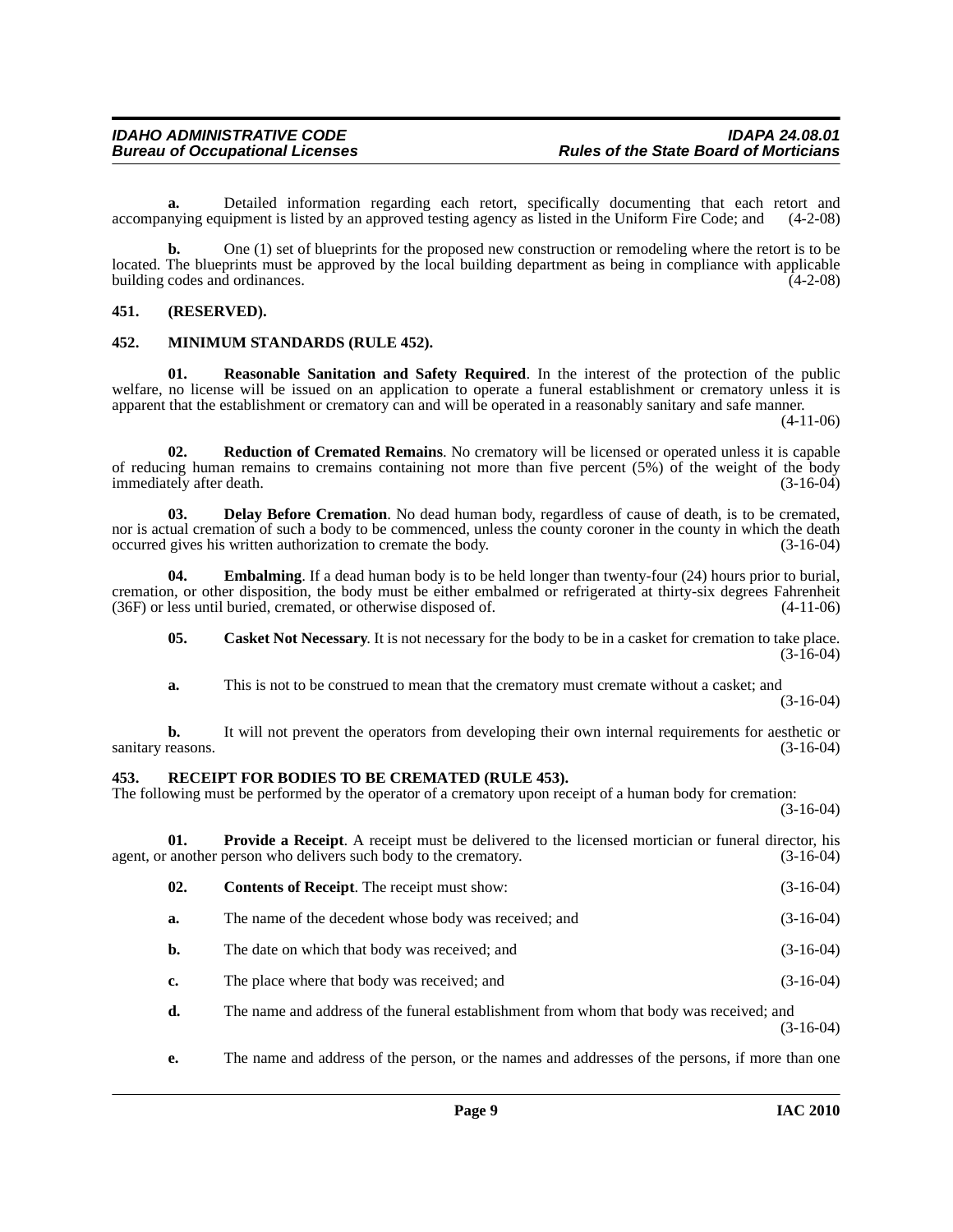(1), who actually delivers the body. (3-16-04)

#### <span id="page-9-13"></span><span id="page-9-0"></span>**454. RECORDS OF BODIES (RULE 454).**

**01. Content of Record**. Each funeral establishment and crematory must maintain a record of each burial, cremation, or other disposition of human remains, disclosing: (4-11-06)

<span id="page-9-6"></span>

| а. | The name of the decedent: and | $(4-11-06)$ |
|----|-------------------------------|-------------|
|    |                               |             |

**b.** The name and address of the person, or names and addresses of the persons if more than one (1), ing the burial, cremation, or other disposition of that body; and (4-11-06) authorizing the burial, cremation, or other disposition of that body; and

<span id="page-9-15"></span>

| c. | A statement as to whether or not the body was embalmed; and               | $(3-16-04)$ |
|----|---------------------------------------------------------------------------|-------------|
| d. | The date of the burial, cremation, or other disposition of that body; and | $(4-11-06)$ |
| е. | The subsequent disposal of any cremated remains.                          | $(4-11-06)$ |

#### <span id="page-9-1"></span>**455. RESPONSIBILITY, INSPECTION, AND CONFIDENTIALITY OF RECORDS (RULE 455).**

**01. Responsibility for Record**. Records regarding the burial, cremation, and other disposition of human bodies must be made as soon as reasonably possible after the burial, cremation, or other disposition and must be dated and signed by the licensed mortician who supervised or was otherwise directly responsible for the burial, cremation, or other disposition. (4-11-06)

**02. Inspection of Records**. Records regarding the receipt, burial, cremation, and other disposition of human bodies must be maintained at the funeral establishment and crematory and be open for inspection at any reasonable time by the Board or its designated representatives. (4-11-06) reasonable time by the Board or its designated representatives.

**03. Confidentiality of Records**. Any disclosure of information obtained by the Board in connection with licensure activities and records of funerals or cremations must comply with Idaho Public Records Act 9-337 et seq., Idaho Code. (4-11-06) seq., Idaho Code.

#### <span id="page-9-2"></span>**456. -- 499. (RESERVED).**

#### <span id="page-9-3"></span>**500. FEES (RULE 500).**

<span id="page-9-11"></span><span id="page-9-10"></span><span id="page-9-9"></span>

|  | <b>Funeral Director.</b> Funeral director - eighty-five dollars (\$85). | $(3-13-02)$ |
|--|-------------------------------------------------------------------------|-------------|
|--|-------------------------------------------------------------------------|-------------|

**02. Funeral Establishment**. Funeral establishment - one hundred twenty-five dollars (\$125) (original license/annual renewal).

**03. Crematory Establishment**. Crematory establishment - two hundred dollars (\$200) (original nnual renewal). (3-16-04) license/annual renewal).

<span id="page-9-12"></span><span id="page-9-7"></span>**04. Mortician**. Mortician - eighty-five dollars (\$85) (original license/annual renewal). (3-13-02)

- <span id="page-9-14"></span>**05. Resident Trainee**. Resident trainee - fifty dollars (\$50) (original license/annual renewal). (4-11-06)
- <span id="page-9-5"></span>**06.** Application Fee. Application fee - one hundred dollars (\$100). (3-13-02)

**07. Certificate of Authority**. Certificate of Authority - fifty dollars (\$50) (original certificate/annual renewal).  $(3-13-02)$ 

#### <span id="page-9-8"></span><span id="page-9-4"></span>**501. DISCIPLINE (RULE 501).**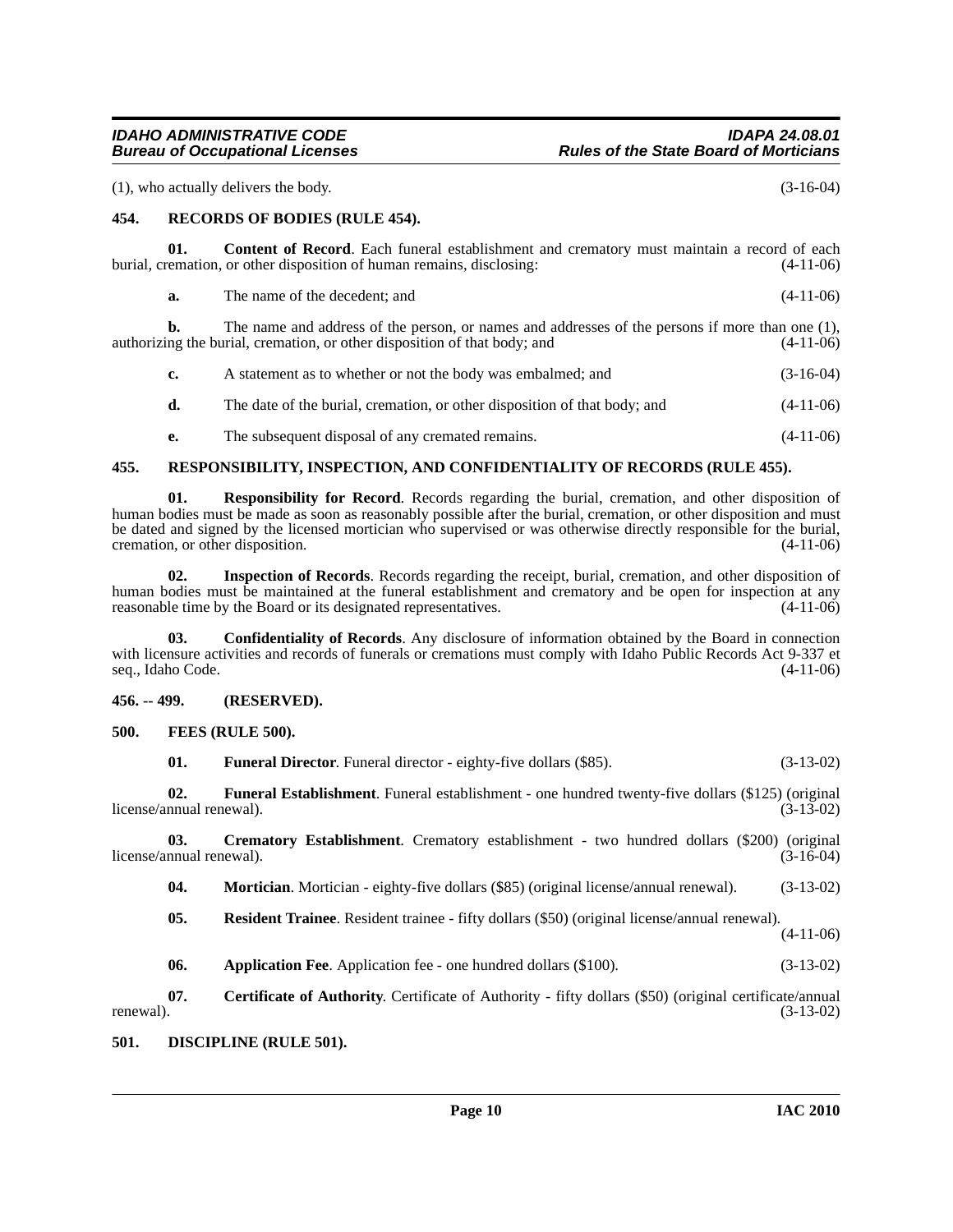<span id="page-10-3"></span>**01.** Civil Fine. The Board may impose a civil fine not to exceed one thousand dollars (\$1,000) upon a mortician for each violation of Section 54-1116, Idaho Code. (3-18-99) licensed mortician for each violation of Section 54-1116, Idaho Code.

**02.** Costs and Fees. The Board may order a licensed mortician to pay the costs and fees incurred by the the investigation or prosecution of the licensee for violation of Section 54-1116, Idaho Code. (3-18-99) Board in the investigation or prosecution of the licensee for violation of Section 54-1116, Idaho Code.

#### <span id="page-10-0"></span>**502. -- 549. (RESERVED).**

#### <span id="page-10-1"></span>**550. RULEMAKING HISTORY PRIOR TO JULY, 1993 (RULE 550).**

Changes and additions to the Rules of the Idaho Board of Morticians - adopted to be effective February 1, 1976. Changes and additions to the Rules of the Idaho Board of Morticians - adopted March 29, 1993, and effective April  $19, 1993.$  (7-1-93)

<span id="page-10-2"></span>**551. -- 999. (RESERVED).**